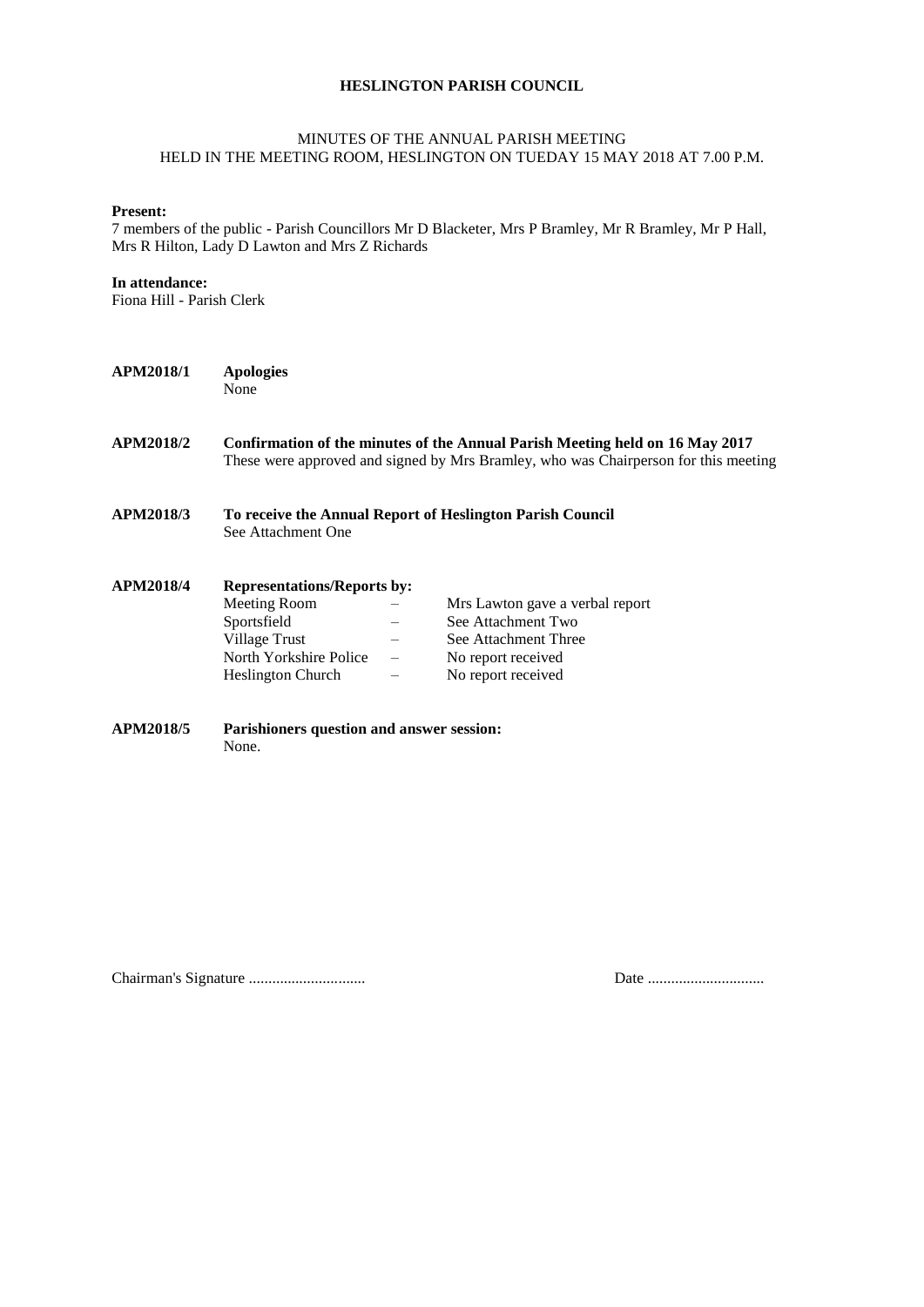### **HPC ANNUAL REPORT CHAIRPERSON'S REVIEW**

#### **May 17 – April 18**

During the course of the past twelve months, two Parish Councillors have resigned from the Council, Cllr Clemments & Cllr Stern and we have been very pleased to welcome Cllr Hilton.

Vacancies still remain on the Council and if you are interested and would like to be considered, please apply in writing to the Parish Clerk. - heslingtonpc@outlook.com.

Residents are very welcome to attend our monthly meetings.

Parish information can be found on both the Parish notice board and website: https://www.heslington.org.uk

The Parish Council comments on all planning applications within Heslington Parish. Residents may be able to offer particular insights or detailed information which is relevant to the consideration of an application and are welcome to attend the public session to give us their views or to make their views known in advance of meetings by contacting the Parish Clerk

The final public consultation on the City of York draft Local Plan has now been carried out and all the communications received will be forwarded to a Planning Inspector, for his/her decision. The Parish Council has resubmitted a number of points on behalf of residents for clarification.

The Neighbourhood Plan is progressing well.

Thank you to the Working Group who is putting in a tremendous amount of work and time to produce the first draft document.

The Plan covers the whole Parish and regular meetings are held with CYC, the University of York and others. The Plan once approved, will form part of the statutory guidance for CYC Planning decisions in the Parish. It aims to set policies that will influence future planning matters.

There will shortly be an opportunity for residents to review the draft plan and comment. These arrangements will be well publicised in advance and we hope that you will respond. For more information visit the village website or contact the Parish Clerk. All Working Group meetings are open to the public and new Working Group members are welcome.

Dates and venues of meetings can be found on the Village Notice Board.

The Parish Boundary review has been completed and the Parish Council is assured by City of York Council that this will be ratified for the May 2019 local elections.

Heslington will remain two Wards, but the Parish will return to being a single unity.

The Parish Council are working with local residents who have taken up the initiative for a community broadband scheme for Long Lane and Langwith Stray. Discussions have taken place with City of York Council and Quickline to try to produce a minimum speed of10mb. Whilst Main Street areas of the village have excellent fibre superfast broadband, a mile away the speed drops to less than 1mb. On a pleasing note, Virgin Media have started painting their utility units green.

The Meeting Room Committee continues to do an excellent job, having organised a substantial refurbishment. We give our thanks for their hard work and for their time that they give so willingly.

Our thanks go to residents for their support and their contribution to the well being of Heslington, our Lengthsman, Dave Murray, our City of York Councillor Keith Aspden, our Clerk Fiona Hill, and I thank my fellow Councillors for their dedication, help and support over the last year.

Councillor Pauline Bramley – Chair of Heslington Parish Council - May 18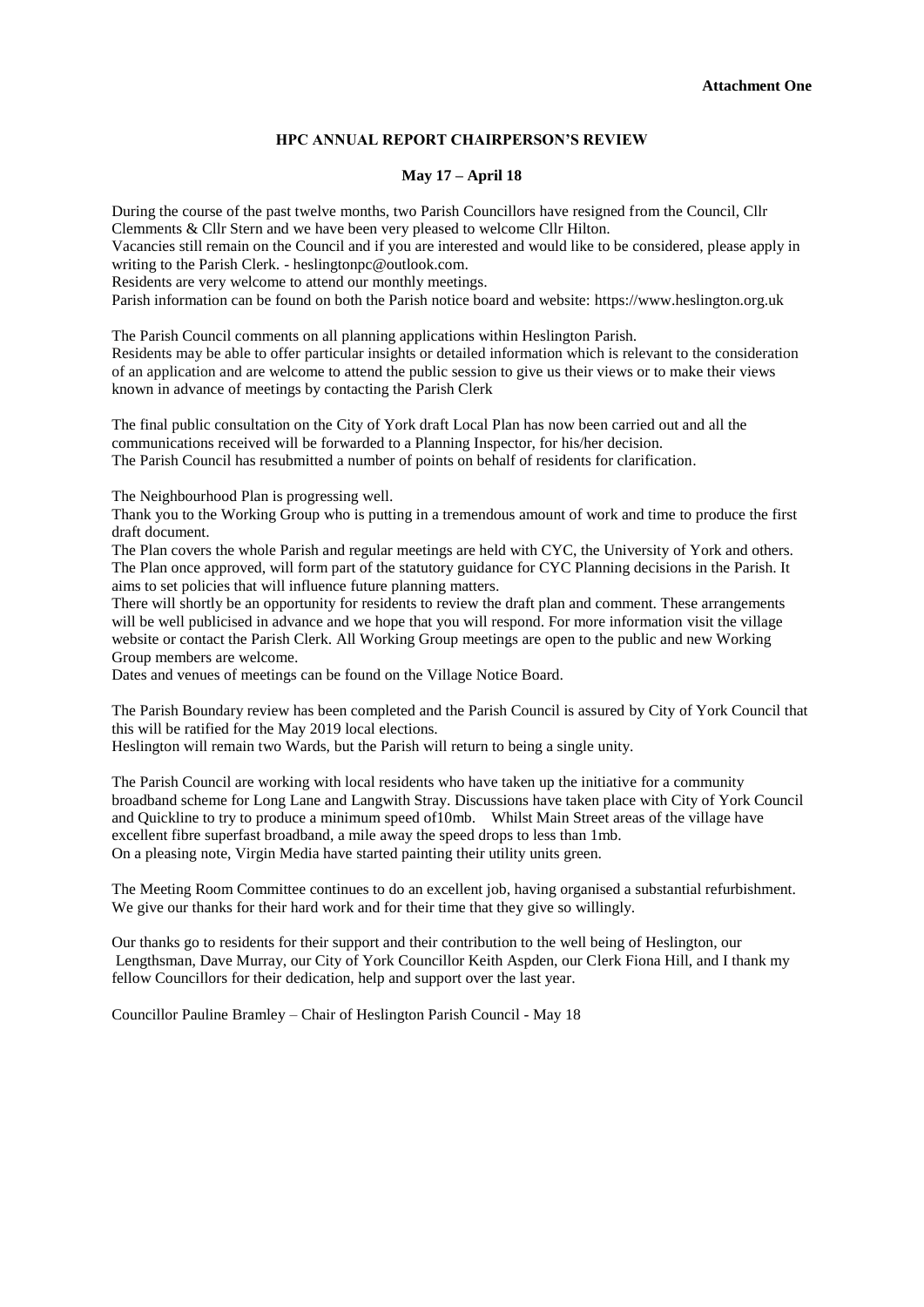## **Heslington Sportsfield Management Committee**

## **Chairman's annual report 2017-18.**

There were a number of changes to committee this year. Maurice Dodson retired as Chair and was thanked for his many years of dedication to this role. He was replaced by Bill McClean. We said goodbye to Darren Hanley and Jon Winfield who have been a driving force and a successful part of the committee organisation for many years. New volunteers from the Cricket club were Travis Crouch who became the new hon. Secretary and Phil Northing, the new hon. Treasurer. They have brought new and welcome ideas to the committee management and all records of actions and minutes are now subject to cloud storage and will be more easily accessible in the future. Local resident Ali Dodson was welcomed onto the committee.

A website for the committee has been developed by Ali Dodson. This will help to improve our public image and it is hoped that it will help to bring in additional income from casual lettings of the pavilion. The website will be further developed and will help to raise the public profile of the Sportsfield and its facilities. There is a need to show more community engagement when applying for grants and this will help.

The Sportsfield including the cricket area and football pitches has been maintained to a good standard with comprehensive grounds management from the University of York grounds staff including aerating and slit seeding as required as well as the regular mowing operation. A local gardening service is called in for tidying up the small inaccessible areas around the play equipment and the frontage.

The main parking area is a potential problem as there is a lot of unauthorised parking during the day by visitors and tradesmen working in the village. This area is meant to be used just by users of the Outgang public bridleway and the Sportsfield. Ongoing maintenance has to be paid for.

The play equipment and picnic benches are enjoyed by many local resident families. The equipment is inspected regularly and the necessary maintenance is usually expensive and this requires many hours applying for grant aid from outside sources. The safety surfacing around the play tower is in need of total replacement and a grant towards this has been obtained from the Ward committee and a further grant has been applied for from a charity source. This work should be done during 2018. The Kompan climbing unit needs repair but this has proved so expensive that the unit will simply be reduced in scope and made safe.

The accounts for the year show a small surplus which could soon be swallowed up by necessary repairs to the pavilion and the need to comply with more and more regulations. In summary this has been a good year leaving the Sportsfield in good condition for all to eniov. My thanks go to all on the committee and for their ongoing support.

Bill McClean Chair HSMC. 10/05/2018